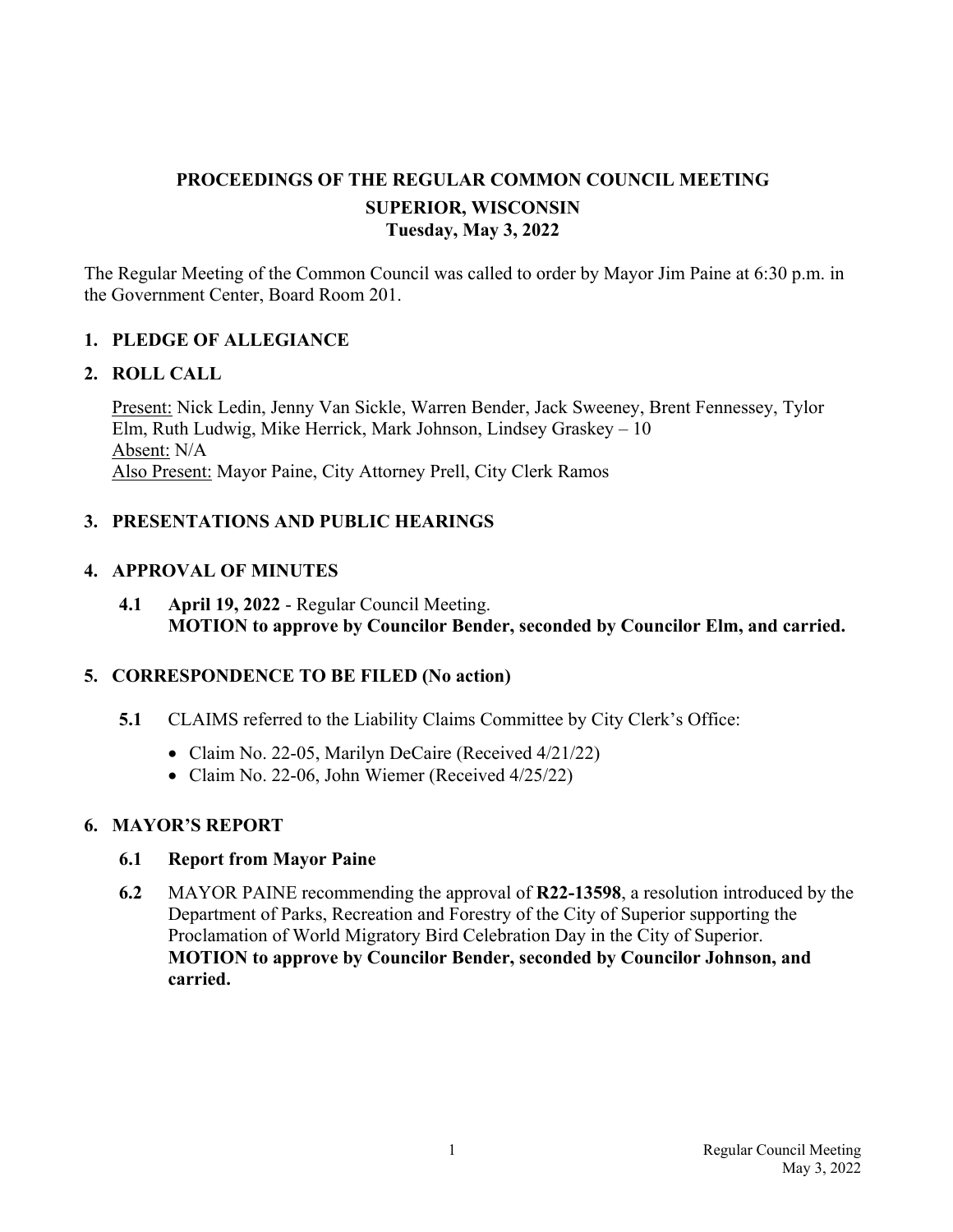# **7. STANDING COMMITTEE REPORTS**

 **7.1 Human Resources Committee** *(Meeting held April 18, 2022)* Report from Councilor Ludwig.

### RECOMMENDATIONS:

- **1.** Approve increasing hours for the ESD Asset Management Specialist position (from 37.5 to 40 hrs/wk) to offset not filling the recent ESD Asset Management and Financial Analysis Coordinator vacancy.
- **2.** Approve converting the part-time Payroll Technician position to a full-time position and appointing the current part-time Payroll Technician to the position.
- **3.** Approve adopting a temporary policy to provide paid Administrative Leave to employees required to quarantine due to a positive COVID test.

 **MOTION to approve all three recommendations by Councilor Ludwig, seconded by Councilor Bender, and carried.**

- **7.2 Public Works Committee** (*No meeting to report)*
- **7.3 Finance Committee** (*No meeting to report)*
- **7.4 Licenses and Fees Committee** (*No meeting to report)*
- **7.5 Public Safety Committee** *(Meeting held April 21, 2022)* Report from Councilor Ledin.
- **7.6 Committee of the Whole Meeting** (*No meeting to report)*

# **8. SPECIAL COMMITTEE REPORTS**

# 8.1 REPORTS WITH RECOMMENDATIONS

 **8.1.1 Plan Commission** (*Meeting held April 20, 2022*) Report from Mayor Paine.

### RECOMMENDATIONS:

- **1.** Approve **O22-4272**, an ordinance amending City Code Chapter 122—Zoning, Article IV. District Regulations—to include mixed-use developments.  **MOTION to approve by Councilor Elm, seconded by Councilor Bender, and carried.**
- 8.2 REPORTS SANS RECOMMENDATIONS
- **8.2.1 Historic Preservation Committee** (*Meeting held April 13, 2022*) No report from the Chair.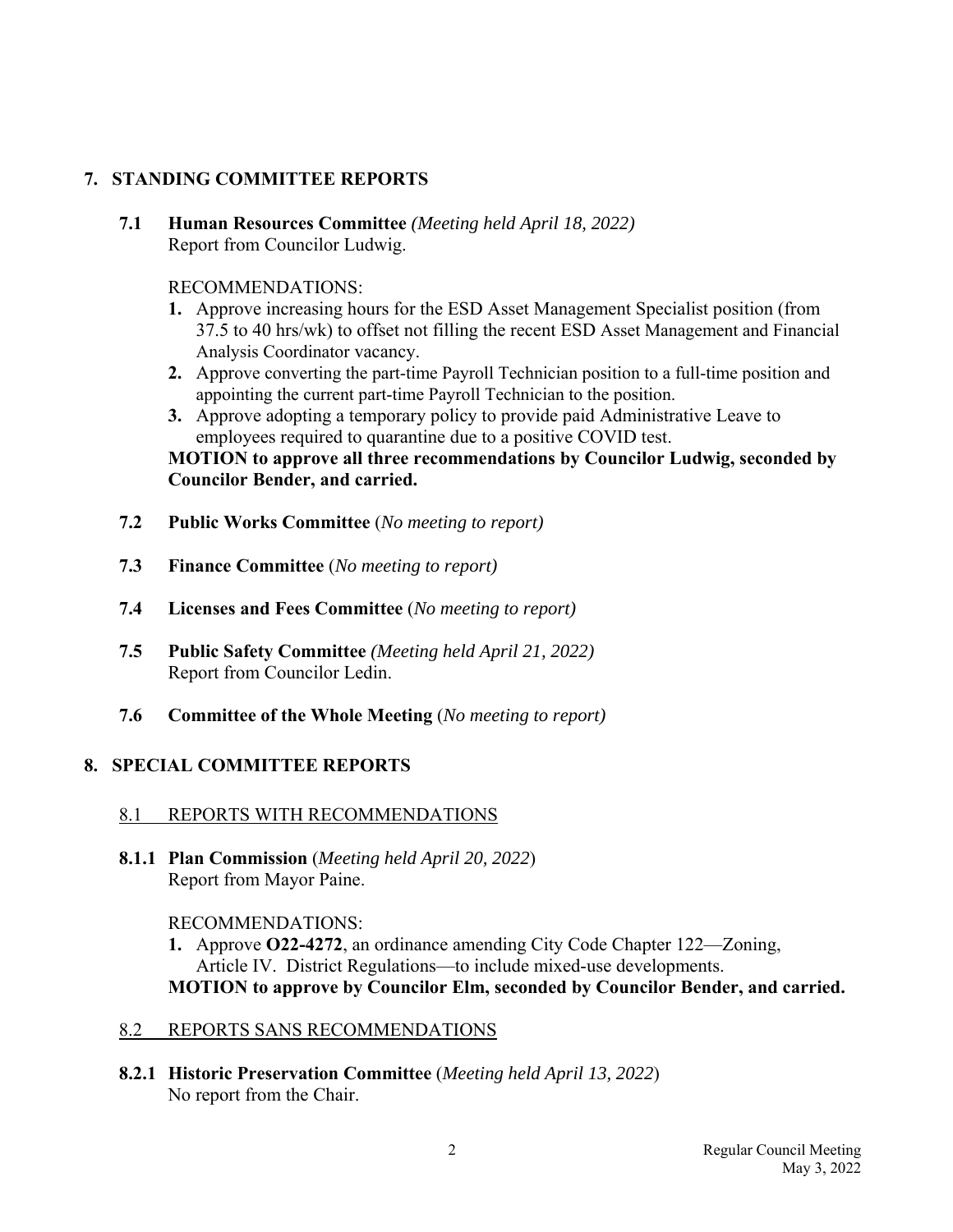## **9. OLD BUSINESS**

### **10. NEW BUSINESS**

- **10.1** CITY CLERK RAMOS recommending approval of miscellaneous licenses. **MOTION to approve by Councilor Fennessey, seconded by Councilor Bender, and carried.**
- **10.2** CITY CLERK RAMOS recommending approval of a Temporary Class "B" License for The Western Lake Superior Trolling Association (President James VanLanschoot, 2271 East Minnesota Avenue, Superior, Wisconsin 54880) for WLSTA Jaw's Derby, which will be held at Barker's Island from June 2-5, 2022. **MOTION to approve by Councilor Fennessey, seconded by Councilor Bender, and carried.**
- **10.3** COUNCIL PRESIDENT VAN SICKLE AND VICE PRESIDENT LEDIN recommending approval of 2022-2023 Council Appointments. **MOTION to approve by Councilor Bender, seconded by Councilor Ludwig.**

 **--** 

 **MOTION TO RECONSIDER the approval of the two Palace Bar, LLC amusement device licenses by Councilor Fennessey, seconded by Councilor Bender, and carried.** 

**MOTION to refer to Licenses & Fees Committee by Councilor Bender, seconded by Councilor Elm, and carried.**

 **--** 

 **Confirmation of the Council Appointments carried Viva Voce.** 

 **10.4** HOUSING COORDINATOR & PLANNER SKRENES recommending setting a public hearing at 6:30 p.m. on May 17, 2022, in the Government Center Board Room 201, to receive public input on adding 810 E 3rd Street (Parcel Number 02-802-06052-00) to the Municipal Register of Historic Places. **MOTION to approve by Councilor Bender, seconded by Councilor Elm, and carried.**

 **10.5** CITY CLERK RAMOS recommending approval of a Temporary Class "B" License for Western Lake Superior Habitat for Humanity (President Kaylee Danielson, 625 Hughitt Avenue, Superior, Wisconsin 54880) for Homegrown Music Fest, which will be held at 1204 Tower Avenue on May 5, 2022.

**MOTION to approve by Councilor Fennessey, seconded by Councilor Bender, and carried.**